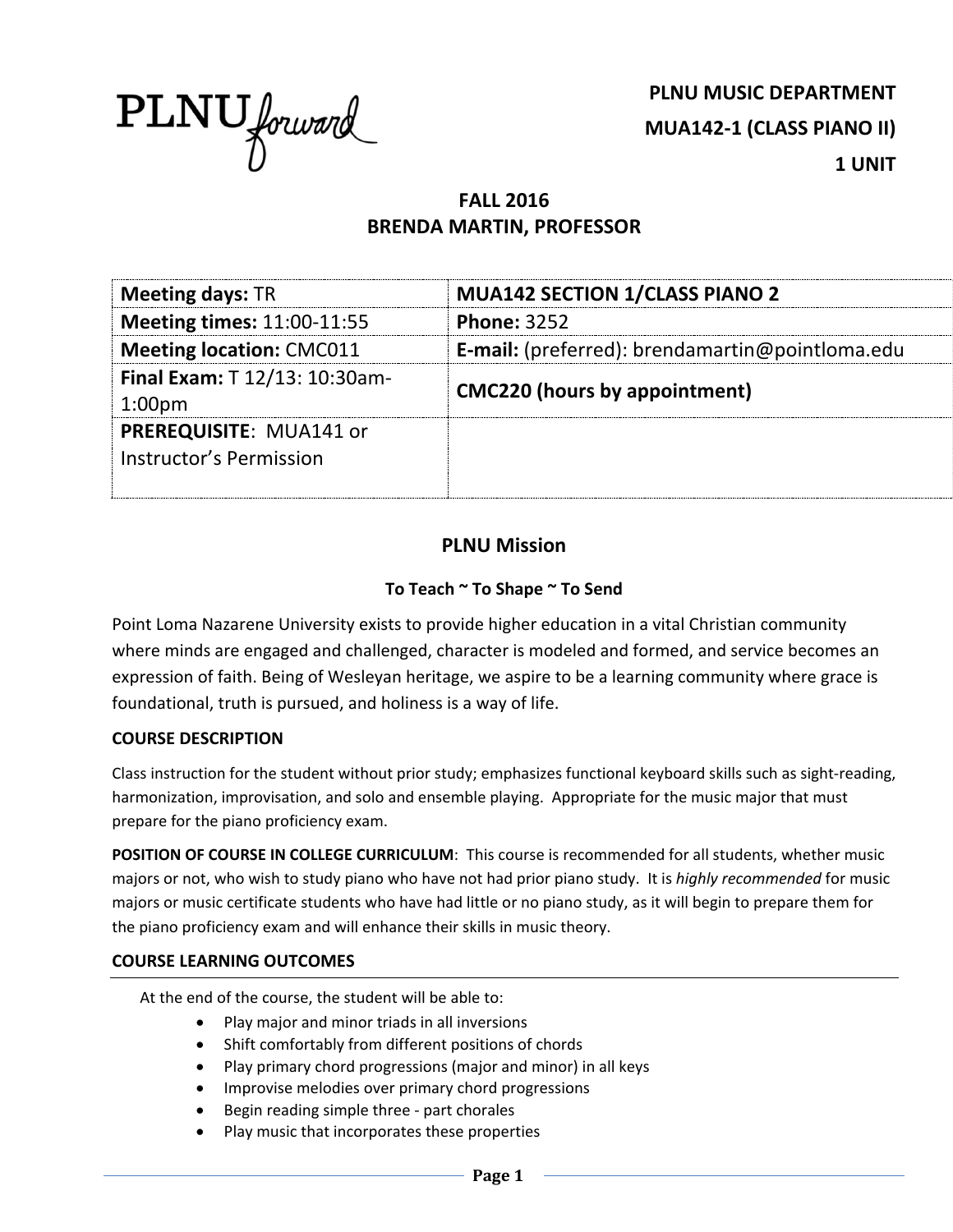- Play pieces that extend up to the octave
- Play major scales hands separately, one octave
- Read and improvise from simple lead sheets

GROUP PARTICIPATION: The goals of the class are dependent upon the class helping each other to achieve these goals. Throughout the course of the semester you will have the opportunity to participate in community by helping each other. This includes working in groups, being on time, and being respectful of each other's time. On the rare occasion that you might arrive after the class is in session, please show courtesy to your classmates and the professor by slipping in quietly and taking your seat. Please be careful not to disrupt the activity that is going on by interrupting in order to find your place. Rather, try to join in as best you can and wait until there is a break before you ask a question of your neighbor or the professor. Questions are always welcome. If you are struggling with the material, please talk to me after class so we can make an appointment.

## **REQUIRED TEXTS AND RECOMMENDED STUDY RESOURCES**

All course materials will be available on the website: [www.eNovativePiano.com](http://www.enovativepiano.com/) . In lieu of a textbook, you will be required to purchase a subscription that will give you access to the site for the entire semester. Many of the materials on this site are multimedia, but you may wish to print out the "printable" documents and assignments and keep them organized in a notebook. For instructions on how to purchase the required subscription, go to the Canvas website for this class and open the document: eNP Student Information (1).pdf Everyone must be registered for the online text by the next class session. You must purchase access to the online text in order to take the class.

## **COURSE SCHEDULE AND ASSIGNMENTS**

Homework will be assigned through the Canvas website for this class.

OTHER REQUIRED MATERIALS: You must bring a laptop or iPad to class, along with a pair of earbuds for doing in-class work in groups and on your own. All material from the lessons may be printed up and brought to class, you will need access to the website for in-class activities. Other materials, such as the syllabus and any additional handouts or links will be uploaded to "Canvas." Bring a pencil and all course materials to class!

## **ASSESSMENT AND GRADING**

METHODS USED IN THE COURSE: Students enrolled in MUA141 will achieve the objectives of the course through multiple methods:

Class attendance, discussion, and participation in group and individual activities Outside practice and work on assigned course material through the web-based text Graded performances, both live and through video upload

CLASS PREPARATION: You will be given assignments through the website www.enovativepiano.com and through Canvas. Assignments must be done BEFORE coming to class. In case of absence, you are responsible to keep up with the class assignments.

PRACTICE AND PRACTICE ROOMS: The practice rooms are located in the basement of Cooper (the floor you are on). To check out a key to a practice room, students must report to the main desk on the first floor of Cooper. A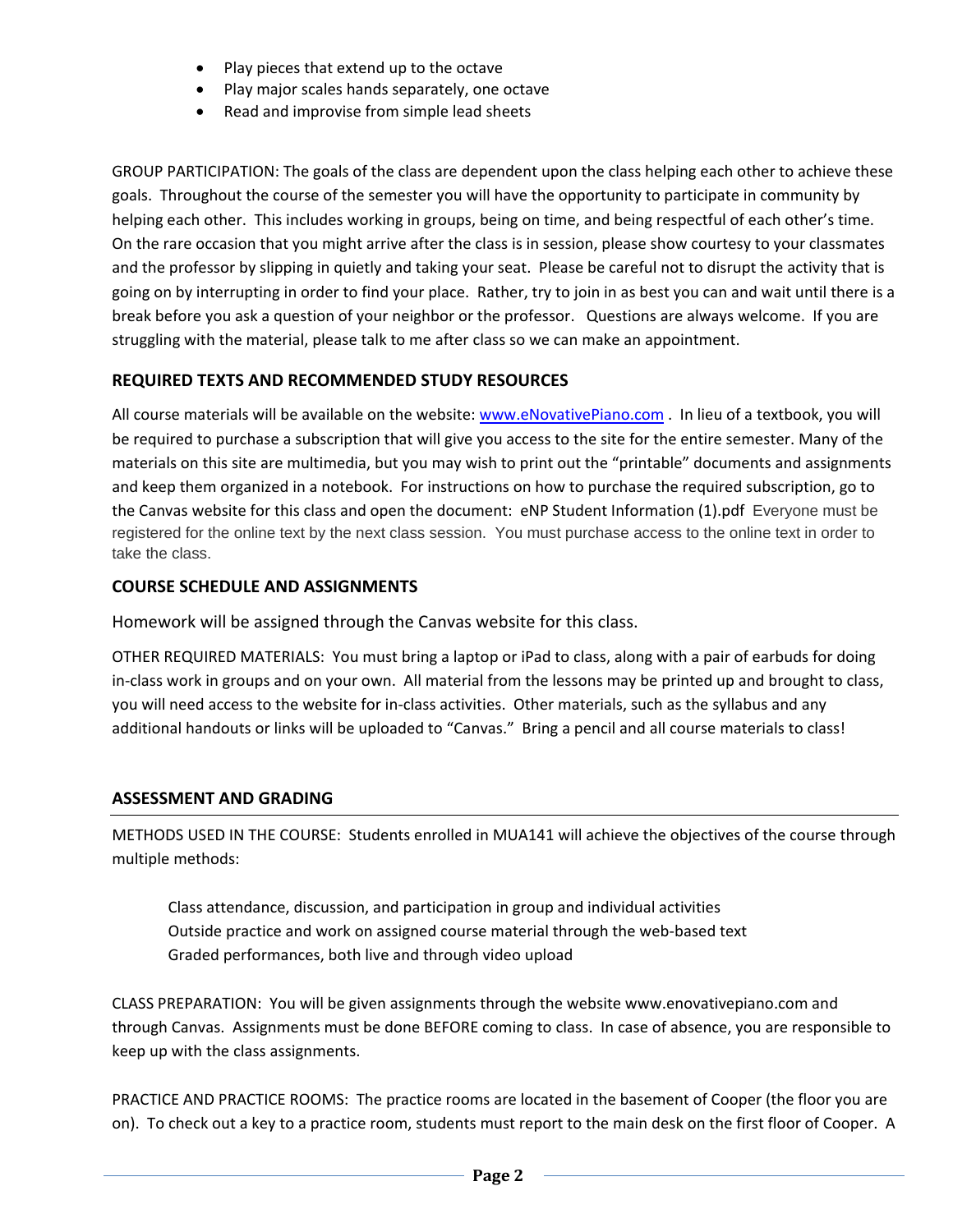student I.D. is required. Students are expected to practice at least 3 hours per week outside of class. It is likely that some students will require more practice than others in order to be adequately prepared for each class. You must keep a regular practice log on eNovative (whenever you practice a piece you must log your practice time). I will check this throughout the semester, and this practice log will determine 5% of your grade.

QUIZZES AND EXAMS: Quizzes will be given frequently (announced and unannounced). Playing quizzes will include chords, scales, sight-reading, and other exercises. Written quizzes may also be given. A midterm and a final exam will also be given. Tests will include both written and playing portions. There will be three prepared performances in which students will prepare a piece (from a list of choices) to perform for the class.

#### MAKEUP POLICY:

Quizzes are often given at the beginning of class – do not be late! If you come after the quiz is given you may not be allowed to take the quiz.

Quizzes are not made up; however, the two lowest quiz scores are dropped at the end of the semester. Please save these drops for when you really need them (such as illness, etc.)

**Makeups on mid-term exams or in-class performances are not given unless missed due to illness or family emergency, and the professor must be notified in advance by e-mail.** 

**\*You must take both the mid-term and final exam in order to pass the class.**

| Final grade determined as follows:                                                                                                                       | Grading scale:                                                                                     |                                                                                              |
|----------------------------------------------------------------------------------------------------------------------------------------------------------|----------------------------------------------------------------------------------------------------|----------------------------------------------------------------------------------------------|
| 5% Practice logs and participation<br>5% Attendance<br>10% 3 In-class performances<br>40% Quizzes (some live, some uploaded)<br>20% Midterm<br>20% Final | $A = 93 - 100$<br>$A = 92 - 90$<br>$B + = 87 - 89$<br>$B = 83 - 86$<br>$B = 80 - 82$<br>$C+=77-79$ | $C = 73 - 76$<br>$C = 70-72$<br>$D+=67-69$<br>$D = 63 - 66$<br>$D = 60 - 62$<br>$F = 0 - 59$ |
|                                                                                                                                                          |                                                                                                    |                                                                                              |

## **INCOMPLETES AND LATE ASSIGNMENTS**

All assignments are to be submitted/turned in by the beginning of the class session when they are due—including assignments posted in Canvas. Incompletes will only be assigned in extremely unusual circumstances.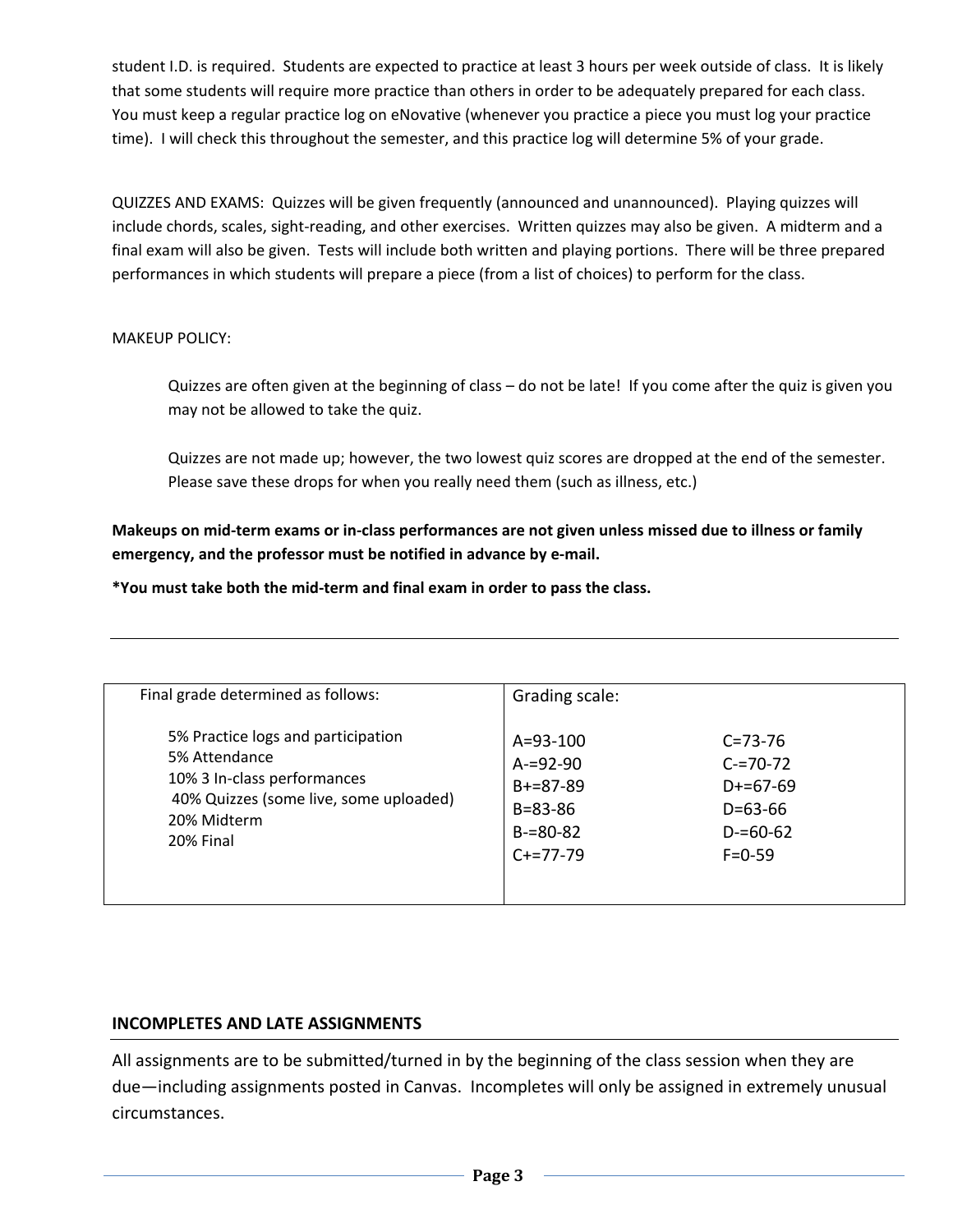## **FINAL EXAMINATION POLICY**

Successful completion of this class requires taking the final examination **on its scheduled day**. The final examination schedule is posted on the [Class Schedules](http://www.pointloma.edu/experience/academics/class-schedules) site. No requests for early examinations or alternative days will be approved.

NOTE: The following policies are to be used without changes:

## **PLNU COPYRIGHT POLICY**

Point Loma Nazarene University, as a non-profit educational institution, is entitled by law to use materials protected by the US Copyright Act for classroom education. Any use of those materials outside the class may violate the law.

## **PLNU ACADEMIC HONESTY POLICY**

Students should demonstrate academic honesty by doing original work and by giving appropriate credit to the ideas of others. Academic dishonesty is the act of presenting information, ideas, and/or concepts as one's own when in reality they are the results of another person's creativity and effort. A faculty member who believes a situation involving academic dishonesty has been detected may assign a failing grade for that assignment or examination, or, depending on the seriousness of the offense, for the course. Faculty should follow and students may appeal using the procedure in the university Catalog. See [Academic Policies](http://catalog.pointloma.edu/content.php?catoid=18&navoid=1278) for definitions of kinds of academic dishonesty and for further policy information.

## **PLNU ACADEMIC ACCOMMODATIONS POLICY**

If you have a diagnosed disability, please contact PLNU's Disability Resource Center (DRC) within the first two weeks of class to demonstrate need and to register for accommodation by phone at 619-849- 2486 or by e-mail at [DRC@pointloma.edu.](mailto:DRC@pointloma.edu) See [Disability Resource Center](http://www.pointloma.edu/experience/offices/administrative-offices/academic-advising-office/disability-resource-center) for additional information.

## **PLNU ATTENDANCE AND PARTICIPATION POLICY**

Regular and punctual attendance at all classes is considered essential to optimum academic achievement. If the student is absent from more than 10 percent of class meetings, the faculty member can file a written report which may result in de-enrollment. If the absences exceed 20 percent, the student may be de-enrolled without notice until the university drop date or, after that date, receive the appropriate grade for their work and participation. See [Academic Policies](http://catalog.pointloma.edu/content.php?catoid=18&navoid=1278) in the Undergraduate Academic Catalog.

**FERPA POLICY**: In compliance with federal law, neither PLNU student ID nor social security number should be used in publically posted grades or returned sets of assignments without student written permission. This class will meet the federal requirements by (each faculty member choose one strategy to use: distributing all grades and papers individually; requesting and filing written student permission; or assigning each student a unique class ID number not identifiable on the alphabetic roster.). Also in